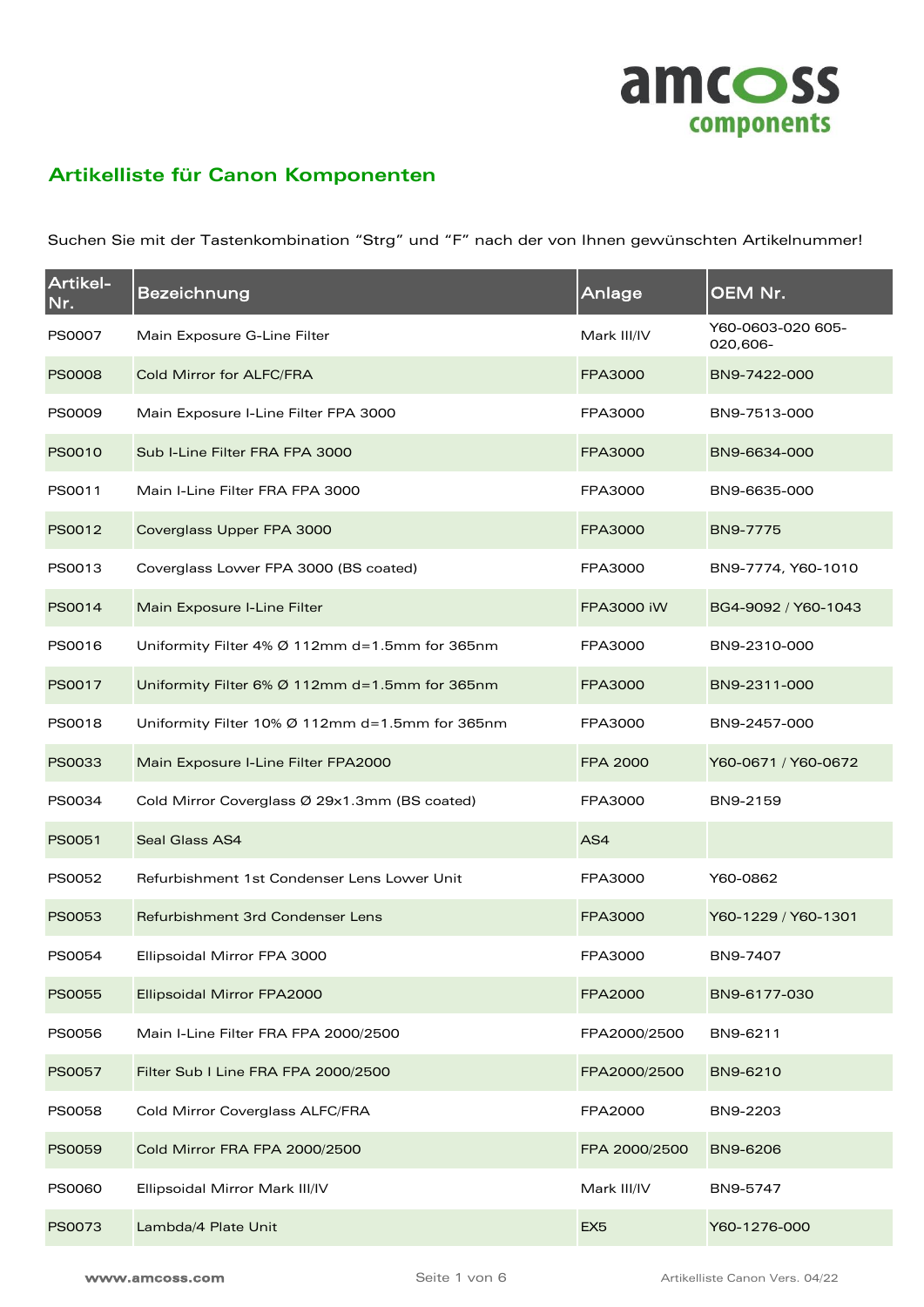

| PS0074        | Laser Window AS4                                | AS4             | Y60-1920                          |
|---------------|-------------------------------------------------|-----------------|-----------------------------------|
| <b>PS0075</b> | Laser Window AS4 rectangular                    | AS4             | Y60-2353                          |
| PS0076        | Lens Laser AS4                                  | AS4             | Y60-1937                          |
| PS0077        | Lamp for FPA1150 Mark III/IV 2500 h             | FPA1550         | <b>HBO 1002W / CEL</b>            |
| PS0079        | Feed Arm i4/i5                                  | FPA3000         | BF6-3046                          |
| <b>PS0084</b> | Uniformity Filter 4% Ø 83mm for 365nm           | FPA2000/2500    | BN9-7772                          |
| PS0085        | Uniformity Filter 6% Ø 83mm for 365nm           | FPA2000/2500    | BN9-7773                          |
| <b>PS0087</b> | Send Arm 6" i3                                  | FPA2500 i3      | BF6-2042                          |
| <b>PS0096</b> | Main Exposure I-Line Filter nr BW               | FPA3000         | BN3-1845 / BN9-7513               |
| <b>PS0098</b> | Glasplatte 2 EX                                 | EX <sub>5</sub> | BN9-2948                          |
| PS0099        | Glasplatte 1 EX                                 | EX <sub>5</sub> | BN9-2946                          |
| PS0102        | <b>Seal Glass Unit</b>                          | EX <sub>5</sub> | Y60-1275                          |
| PS0105        | Uniformity Filter 12% Ø 112mm d=1.5mm for 365nm | FPA3000         | BN9-2458                          |
| PS0116        | Main Exposure I-Line Filter i3                  | <b>FPA 2500</b> | BN9-7269                          |
| PS0120        | Refurbishment Shutter Unit                      | FPA3000         | BG3-5450 / BG4-6699 /<br>BG5-2114 |
| PS0121        | Uniformity Filter 10% Ø 83mm for 365nm          | FPA 2000/2500   | BN9-7770-000                      |
| PS0125        | Coverglass, Diam 38.8 x 3.1 mm                  | EX              | Y60-2293                          |
| PS0130        | Zygo Laser Head Mod 7701 refurbishment          | <b>FPA3000</b>  | BG4-5372                          |
|               | PS0131-02 ND Filter 2% for FPA3000              | FPA3000         |                                   |
|               | PS0131-03 ND Filter 3% for FPA3000              | FPA3000         |                                   |
|               | PS0131-04 ND Filter 4% for FPA3000              | FPA3000         |                                   |
|               | PS0131-05 ND Filter 5% for FPA3000              | FPA3000         | BN9-7005-05                       |
|               | PS0131-06 ND Filter 6% for FPA3000              | FPA3000         |                                   |
|               | PS0131-10 ND Filter 10% for FPA3000             | FPA3000         | BN9-7005-10                       |
|               | PS0131-12 ND Filter 12% for FPA3000             | FPA3000         | BN9-7005-12                       |
|               | PS0131-16 ND Filter 16% for FPA3000             | FPA3000         | BN9-7005-10                       |
|               | PS0131-20 ND Filter 20% for FPA3000             | FPA3000         | BN9-7005-20                       |
|               | PS0131-25 ND Filter 25% for FPA3000             | FPA3000         | BN9-7005-25                       |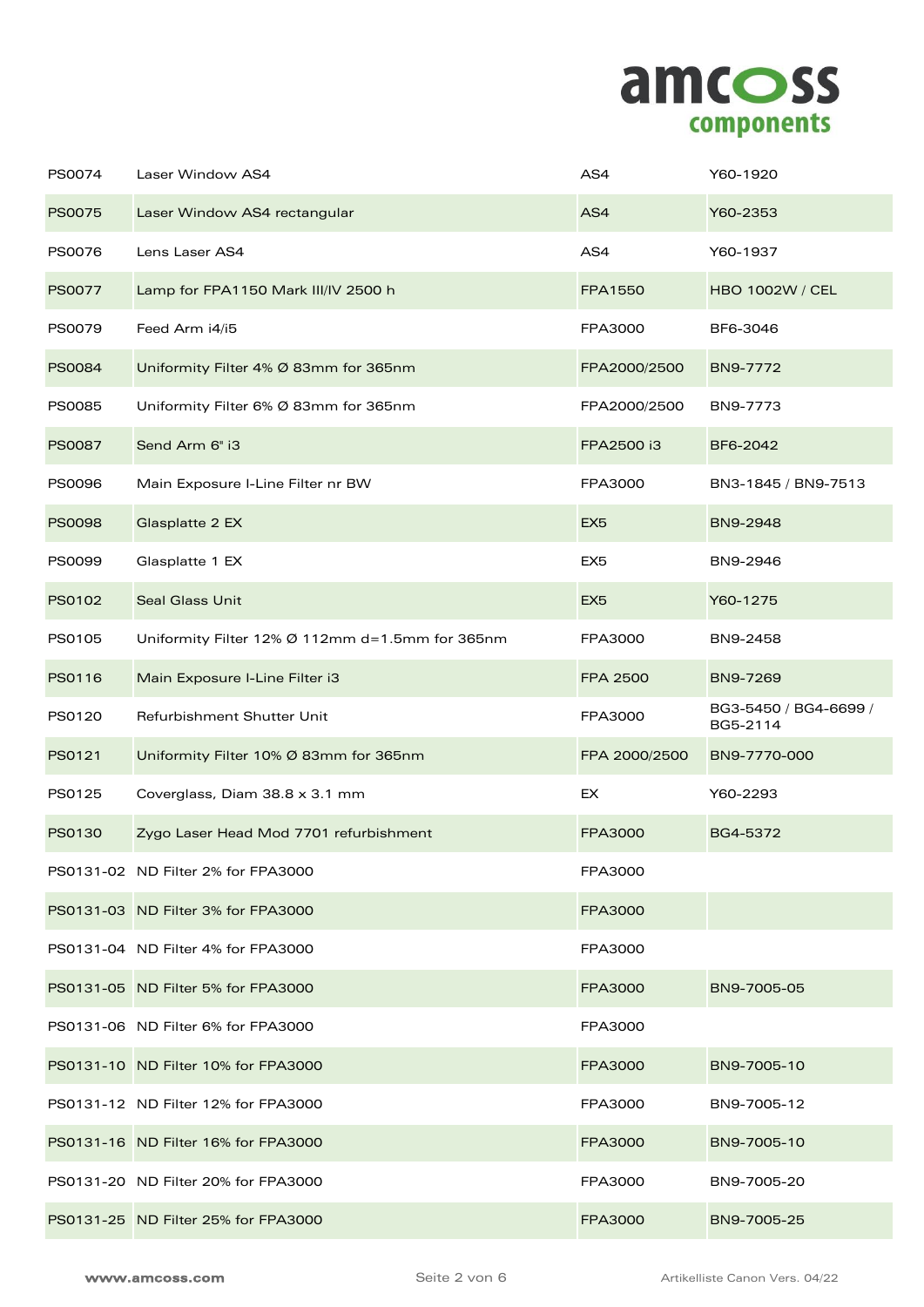

|        | PS0131-31 ND Filter 31% for FPA3000                | FPA3000         | BN9-7005-31                             |
|--------|----------------------------------------------------|-----------------|-----------------------------------------|
|        | PS0131-40 ND Filter 40% for FPA3000                | FPA3000         | BN9-7005-40                             |
|        | PS0131-50 ND Filter 50% for FPA3000                | FPA3000         | BN9-7005-50                             |
|        | PS0131-63 ND Filter 63% for FPA3000                | FPA3000         | BN9-7005-63                             |
|        | PS0131-79 ND Filter 79% for FPA3000                | FPA3000         | BN9-7005-79                             |
|        | PS0131-91 ND Filter 91% for FPA3000                | FPA3000         | BN9-7005-91                             |
| PS0134 | Zygo Laser Head Mod 7702/7702PPD refurbishment     | FPA3000         | BG5-3955                                |
| PS0137 | Refurbishment 1st Condenser Lens Upper Unit        | FPA3000         | Y60-0863                                |
| PS0139 | I-Line Sub Filter                                  | FPA2000/2500    | BN9-6229                                |
| PS0140 | Beam Expander Lens Set (2 Lenses)                  | EX              | Y60-1180                                |
| PS0144 | Canon Shutter Motor Repair (Sanyo Denki R406/V406) | FPA3000         |                                         |
| PS0151 | <b>Wedge Glass</b>                                 | EX              | BN9-2947                                |
| PS0152 | Illumination System Cover Lens                     | ES4             | Y60-1846 / BN3-1752                     |
| PS0153 | Lens Unit Illuminationsystem Uniformer Guide Lens  | ES4             | Y60-1938-000                            |
| PS0156 | 1st Condenser Lens (Main) Refurbishment            | FPA3000         | BG4-6690                                |
| PS0164 | Uniformity Filter 8% Ø 112mm for 365nm             | <b>FPA 3000</b> |                                         |
| PS0171 | Half Mirror nonpolarizing Beamsplitter (coated)    |                 |                                         |
|        |                                                    | FPA3000         | BN9-7376                                |
| PS0177 | Shutter Mirror for Canon FPA 3000 Shutter          | FPA 3000        |                                         |
| PS0178 | Main Exposure I Line Filter iZ BW 4nm              | FPA5000 iZ      | Y60-1506, 1508, 1509,<br>1510, Y60-2229 |
| PS0180 | Uniformity Filter 10% Ø 112,9mm for 248nm          | EX <sub>5</sub> | BN9-2849-010                            |
| PS0185 | HP Laser Head 5517A/B Refurbishment                |                 | BG9-3624                                |
| PS0187 | <b>Plane Mirror</b>                                | FPA 3000        | BN9-7406                                |
| PS0192 | Phase Control Plate mounted in provided housing    | AS4             | Y60-1980                                |
| PS0193 | Biconvex Linse für 248nm BX-NS                     |                 |                                         |
| PS0194 | Seal Glass Unit Top Stepper                        | <b>EX</b>       | Y60-1302-000                            |
| PS0198 | Uniformity Filter 6% Ø 112,9mm for 248nm           | EX <sub>5</sub> | BN9-2849-006                            |
| PS0199 | Uniformity Filter 3% Ø 112,9mmfor 248nm            | EX <sub>5</sub> | BN9-2849-003                            |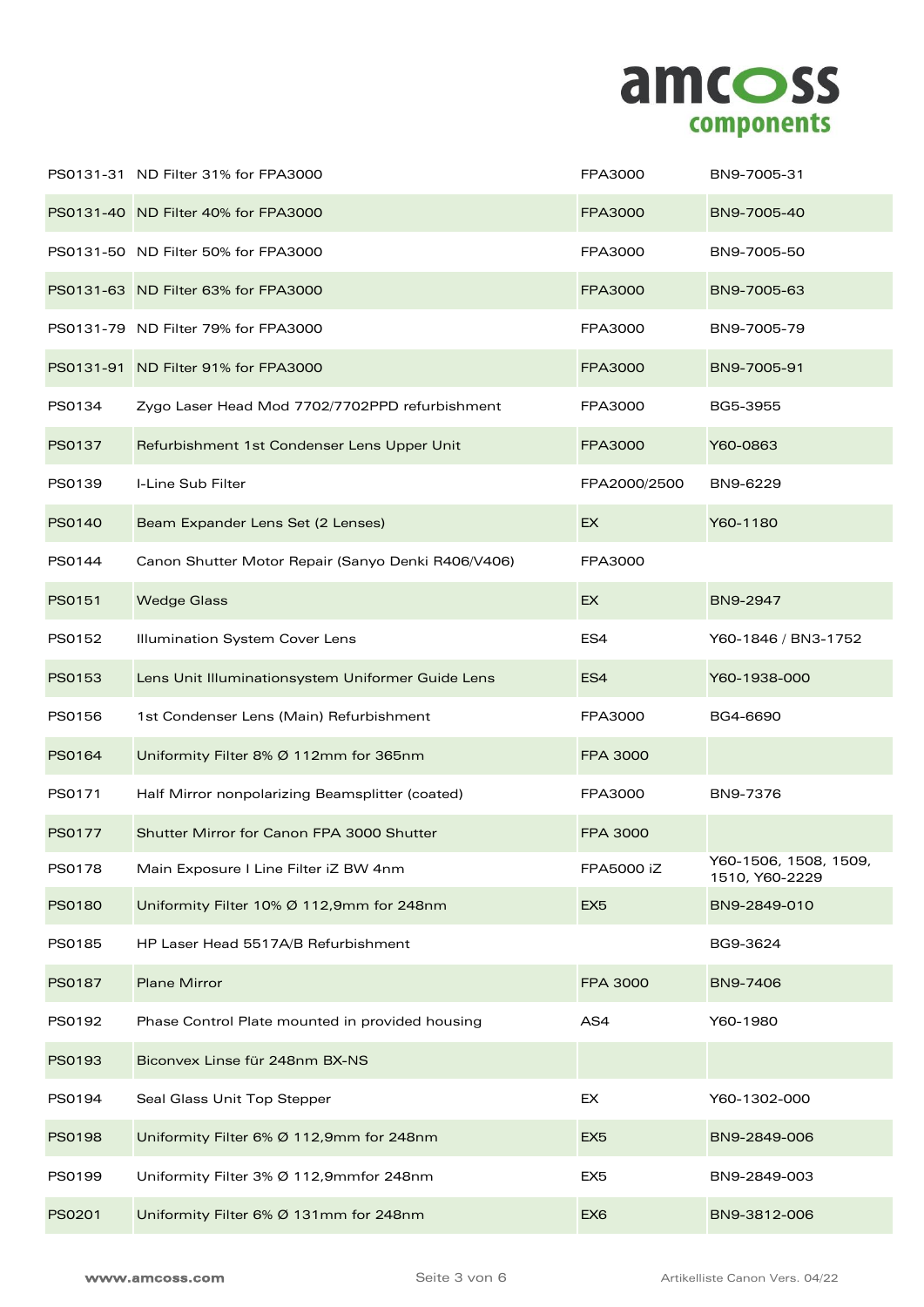

| PS0202        | Refurbishment of Image Shifter Unit                              | EX                  | BG3-2770 / 2796                                    |
|---------------|------------------------------------------------------------------|---------------------|----------------------------------------------------|
| PS0203        | Uniformity Filter 10% Ø 131mm for 248nm                          | EX <sub>6</sub>     | BN9-3812-010                                       |
| PS0206        | Refurbishment 1st Condenser Lower i2                             | FPA2000/FPA250<br>0 | Y60-0722                                           |
| <b>PS0208</b> | Refurbishment Shutter Unit i2/i3                                 | FPA2000/2500        | BG4-5918                                           |
| PS0209        | Pin Chuck Canon 6 inch w flat                                    | FPA 3000            | BG4-6857                                           |
| PS0219        | Uniformity Filter 3% Ø 131mm for 248nm                           | EX <sub>6</sub>     | BN9-3812-003                                       |
| PS0220        | Plane Parallel Platte (DS coated)                                | ES4                 | BN3-1668                                           |
| PS0221        | <b>Seal Glass Unit</b>                                           | ES4                 | BN3-1668                                           |
| PS0222        | 3rd shield glass                                                 | ES4                 | BN3-1686-000                                       |
| PS0226        | Main Exposure I Line Filter iZ BW 6nm                            | <b>FPA5000 iZ</b>   | BN3-5584                                           |
| PS0231        | Repair Shutter Unit FPA2000 i1                                   | FPA2000 i1          | BG4-2020                                           |
| PS0232        | Refurbishment 1st Condenser C Lens                               | FPA2500 i3          | Y60-0793                                           |
| PS0233        | Refurbishment 1st Condenser D Lens                               | FPA2500 i3          | Y60-0794                                           |
| PS0240        | <b>Convex Lens Unit</b>                                          | ES <sub>6a</sub>    | Y60-2493-000                                       |
| PS0253        | Main Exposure I Line Filter for iW                               | FPA3000 iW          | BM4-0043-000                                       |
| PS0254        | <b>Bending Mirror</b>                                            | FPA3000             | BN9-7405                                           |
| PS0256        | Coverglass                                                       | FPA5500-iZ          | Y60-1513-000 / BY9-<br>9971-000 / BN3-1385-<br>000 |
| PS0267        | Glass unit, dust-proof (AS dust-proof glass)                     | ES <sub>5</sub>     | Y60-2235-000                                       |
| PS0270        | Glass sheet, A-scope                                             | FPA3000             | BN9-7069                                           |
| PS0271        | Low contact pin chuck 8" Refurbishment                           | FPA3000             | BG4-6854                                           |
| PS0272        | <b>Glass Plate</b>                                               | ES4                 | BN3-1763-000                                       |
| PS0273        | 2nd Condenser Lens fixed B type                                  | FPA3000             | BG3-2072-000                                       |
| PS0276        | Lambda/4 Plate                                                   | ES / EX             | Y60-1353-000                                       |
| PS0277        | Refurbishment 3rd Condenser Lens iW                              | FPA3000 iW          | Y60-1375                                           |
| PS0279        | Refurbishment Lens Unit 2nd Condenser A-Type i5 (aus B-<br>Type) | FPA 3000            | Y60-1692 / Y60-1227                                |
| PS0280        | 3rd Seal Glass for FPA5500 I-Line Scanner                        | FPA5000 iZ          |                                                    |
| PS0281        | Lens Unit A for FPA5500 I-Line Scanner                           | FPA5000 iZ          | BG5-0837                                           |
| PS0282        | Lens Unit B for FPA5500 I-Line Scanner                           | FPA5000 iZ          | BG5-0838                                           |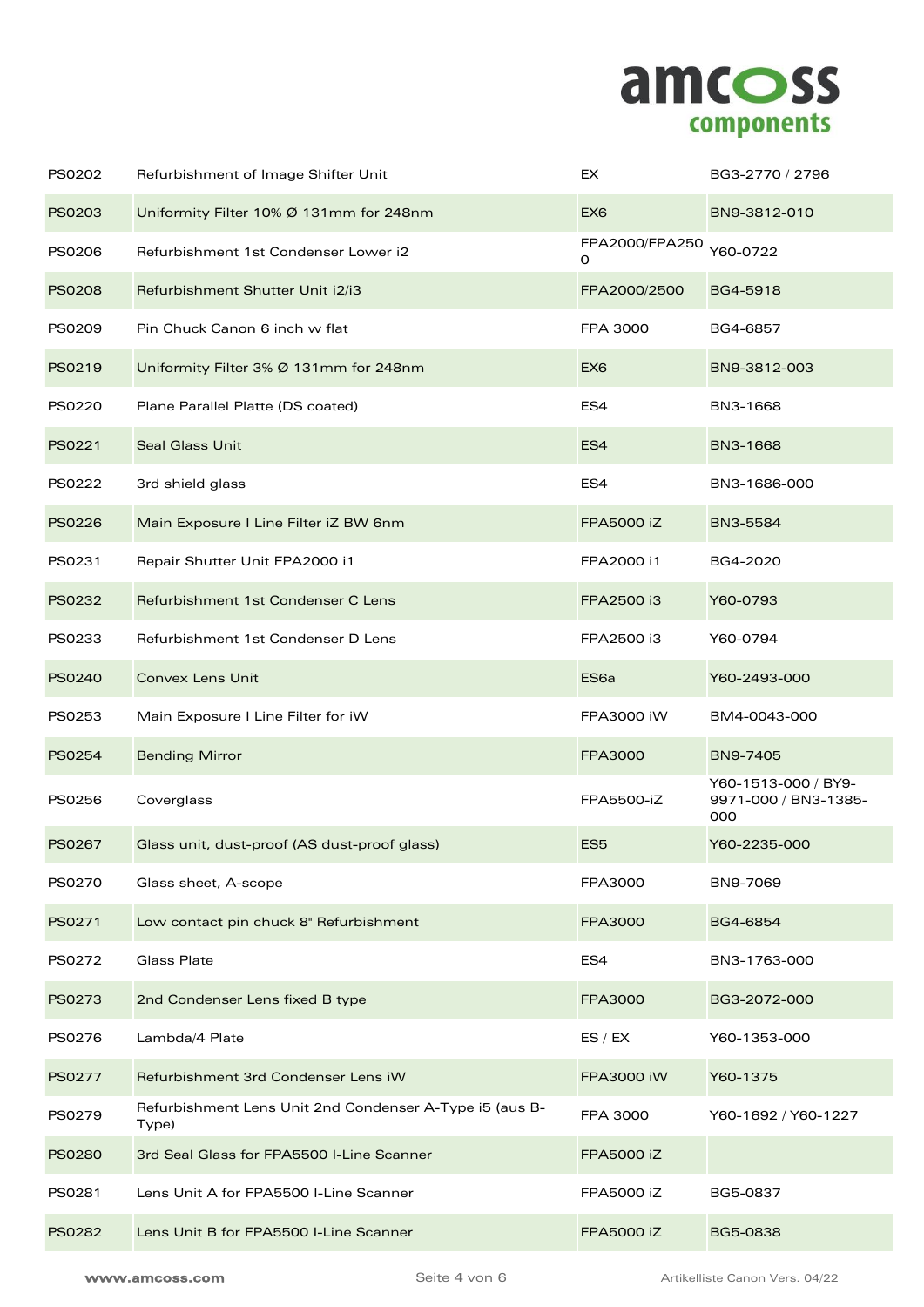

| PS0284        | I line Sub Filter DM=61.8 d=2mm                                   | FPA5000 iZ      | BN3-5449 / BN3-1384                   |
|---------------|-------------------------------------------------------------------|-----------------|---------------------------------------|
| <b>PS0289</b> | Sealglass DM 80mm d=2mm (BS coated)                               | ES <sub>3</sub> | BN9-3914                              |
| PS0293        | Lens Unit                                                         | ES <sub>3</sub> | BF6-5741-000                          |
| PS0294        | Cylindrical convex lens unit refurbishment                        | ES <sub>6</sub> | GY1-0018-000                          |
| PS0295        | Cylindrical concave lens unit refurbishment                       | ES <sub>6</sub> | GY1-0019-000                          |
| <b>PS0296</b> | Phase shifter glass                                               | ES <sub>6</sub> | GY1-0151-000                          |
| PS0297        | Coverglass for 3rd Condenser Lens                                 | FPA 3000        | BN9-2967                              |
| <b>PS0298</b> | Shutterblade für i2                                               | FPA2000 i2      |                                       |
| PS0301        | Waferarm i3 6"&8"                                                 | FPA 2500 i3     | BF6-2043                              |
| PS0302        | Coverglass lower                                                  | FPA2500 i3      |                                       |
| PS0303        | Refurbishment 1st Cond Upper i2                                   | FPA2000-i2      | Y60-0720                              |
| <b>PS0306</b> | Lens Unit D for FPA5500 I-line scanner                            | FPA5000 iZ      | BG5-0840                              |
| PS0307        | Dust Proof Glass Plate w/o frame for 248nm                        | <b>ES</b>       | BN3-1165                              |
| PS0309        | Reparatur Canon iZ Shutter                                        | FPA5000 iZ      | Y60-2243-000                          |
| PS0310        | Refurbishment 2nd Zoom Lens (motorized)                           | FPA3000         | BG4-6692                              |
| PS0312        | Glass Board EX5/EX6 a-scope particle plate                        | EX <sub>5</sub> | BN9-2717                              |
| PS0313        | 3rd Condenser Lens Unit (248nm)                                   | EX <sub>5</sub> | GY1-0403 / BG3-2787                   |
| PS0317        | <b>Glass Window EX</b>                                            | EX <sub>5</sub> | BN9-2857 / ~BG3-2781                  |
| PS0318        | 2nd Condenser fixed iW                                            | FPA3000 IW      | Y60-1115                              |
| PS0319        | Special Filter FPA3000                                            | FPA3000         | BN3-5567                              |
| PS0323        | Refurbishment 2nd Condenser (fixed iW)                            | FPA3000 iW      | Y60-1116                              |
| PS0326        | 8" Wafer Chuck für FPA5000                                        | FPA5000         | BG5-2825 / BG3-4271 /<br>Y60-2543-000 |
| PS0327        | Uniformity Filter 10% Ø 103mm d=1.5mm for 365nm                   | FPA3000         |                                       |
| PS0328        | Refurbishment Lens Unit 2nd Condenser A-Type i5 (orig)            | <b>FPA 3000</b> | Y60-1692 / Y60-1227                   |
| PS0329        | Refurbishment Lens Unit 2nd Condenser A-Type i5 (from C-<br>Type) | FPA 3000        | Y60-1692 / Y60-1227                   |
| PS0330        | <b>Cold Mirror FRA</b>                                            | <b>FPA2500</b>  | BN9-7240                              |
| PS0331        | <b>Cold Mirror Coverglass</b>                                     | FPA2500         | BN9-2158                              |
| PS0335        | Optical Seal Glass Unit for Canon EX6                             | EX <sub>6</sub> | GY1-0187-000 / Y60-<br>1326           |